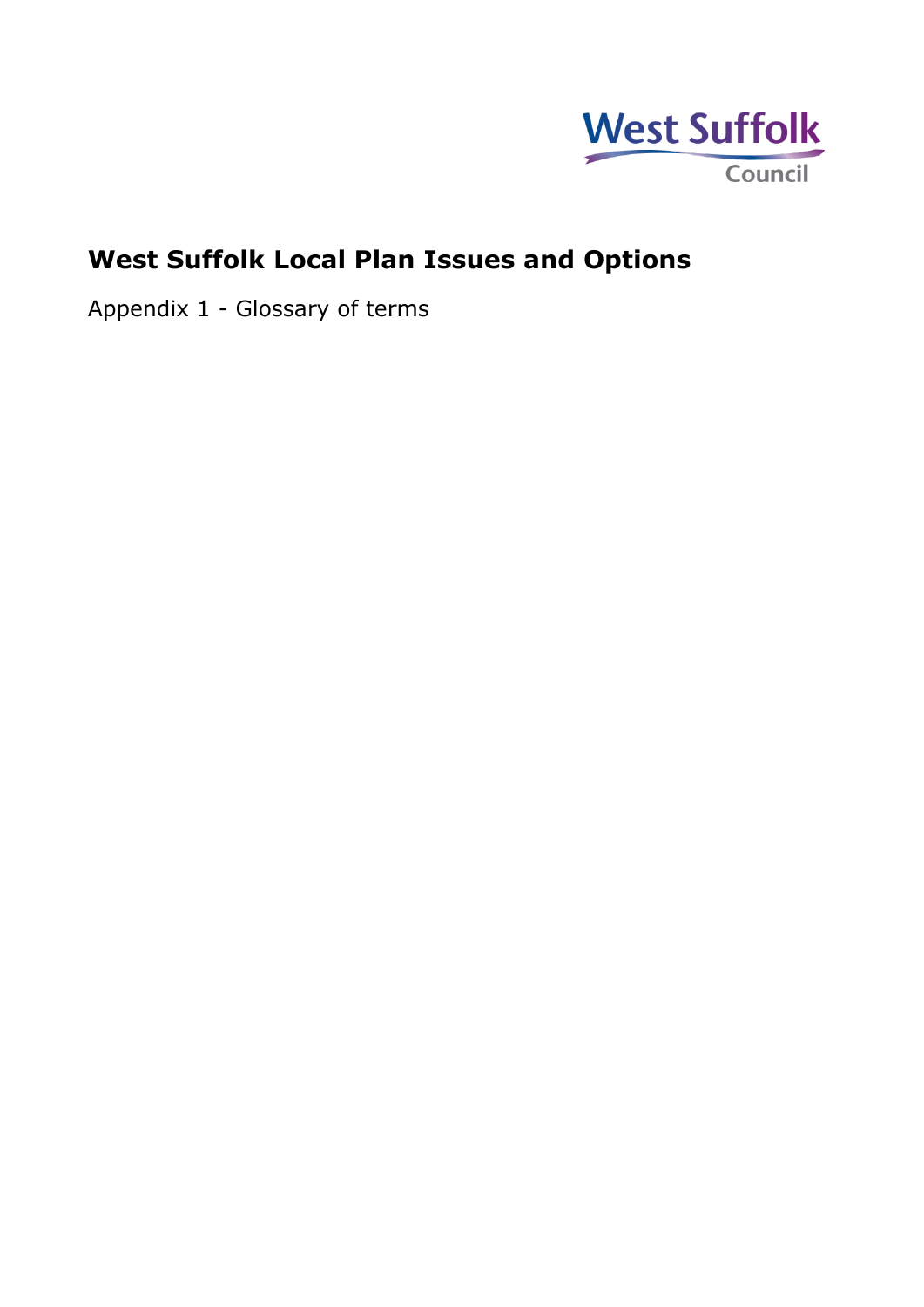## **Appendix 1 – glossary of terms**

| <b>Acronym</b> | <b>Term</b>                     | <b>Definition</b>                                                                                                                                                                                                                                                                                                                                                                                                                                                                                                                                                                                                                                                                                                                                                                                                                                                             |
|----------------|---------------------------------|-------------------------------------------------------------------------------------------------------------------------------------------------------------------------------------------------------------------------------------------------------------------------------------------------------------------------------------------------------------------------------------------------------------------------------------------------------------------------------------------------------------------------------------------------------------------------------------------------------------------------------------------------------------------------------------------------------------------------------------------------------------------------------------------------------------------------------------------------------------------------------|
|                | Adoption                        | The final confirmation of a local plan document<br>as having statutory (legal) status for<br>implementation by a local planning authority<br>$(LPA)$ .                                                                                                                                                                                                                                                                                                                                                                                                                                                                                                                                                                                                                                                                                                                        |
|                | Affordable housing              | As defined by the NPPF 2019.<br>"Affordable housing: housing for sale or rent, for<br>those whose needs are not met by the market<br>(including housing that provides a subsidised<br>route to home ownership and/or is for essential<br>local workers); and which complies with one or<br>more of the following definitions:"<br>(see separate definitions for each of these in this<br>glossary)<br>Affordable housing for rent<br>Starter homes<br>$\bullet$<br>Discounted market sales housing<br>$\bullet$<br>Other affordable routes to home ownership                                                                                                                                                                                                                                                                                                                  |
|                | Affordable housing<br>for rent  | As defined by the NPPF 2019.<br>"Meets all of the following conditions: (a) the<br>rent is set in accordance with the Government's<br>rent policy for Social Rent or Affordable Rent, or<br>is at least 20 per cent below local market rents<br>(including service charges where applicable); (b)<br>the landlord is a registered provider, except<br>where it is included as part of a Build to Rent<br>scheme (in which case the landlord need not be<br>a registered provider); and (c) it includes<br>provisions to remain at an affordable price for<br>future eligible households, or for the subsidy to<br>be recycled for alternative affordable housing<br>provision. For Build to Rent schemes affordable<br>housing for rent is expected to be the normal<br>form of affordable housing provision (and, in this<br>context, is known as Affordable Private Rent)." |
|                | Air quality                     | A measurement of the level of pollution within<br>the air                                                                                                                                                                                                                                                                                                                                                                                                                                                                                                                                                                                                                                                                                                                                                                                                                     |
| <b>AQMA</b>    | Air quality<br>management areas | As defined by the NPPF 2019.<br>"Areas designated by local authorities because<br>they are not likely to achieve national air quality<br>objectives by the relevant deadlines."                                                                                                                                                                                                                                                                                                                                                                                                                                                                                                                                                                                                                                                                                               |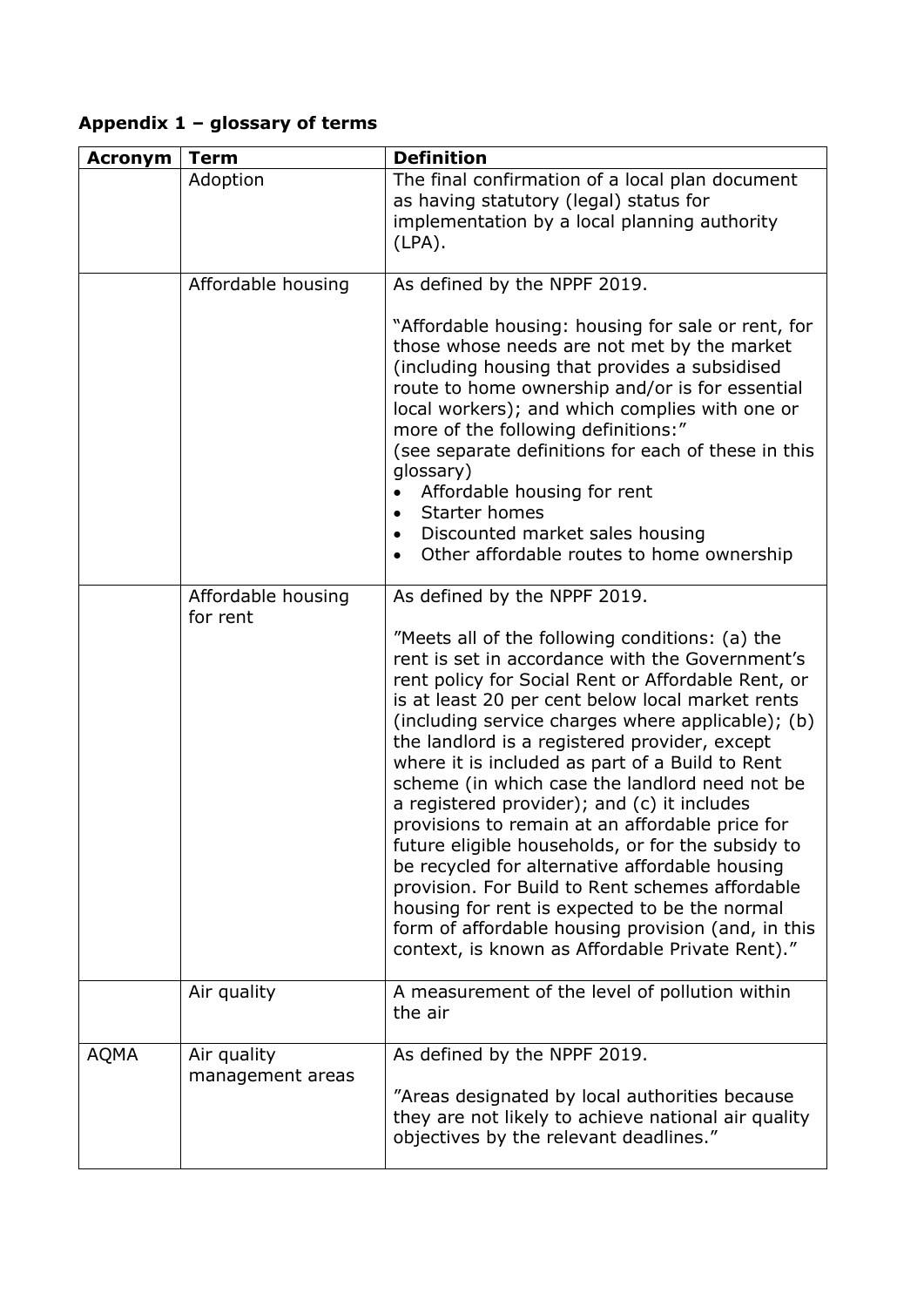| <b>Acronym</b> | <b>Term</b>                                                                        | <b>Definition</b>                                                                                                                                                                                                                                                                                                                                                                                       |
|----------------|------------------------------------------------------------------------------------|---------------------------------------------------------------------------------------------------------------------------------------------------------------------------------------------------------------------------------------------------------------------------------------------------------------------------------------------------------------------------------------------------------|
| <b>WRMP</b>    | (Anglian) Water<br>Resource<br>Management Plan                                     | A suite of documents produced by Anglian Water<br>to outline their strategy for managing the<br>demand and supply of water in the East of<br>England.                                                                                                                                                                                                                                                   |
| <b>AMR</b>     | Authority monitoring<br>report                                                     | Report produced every year on the progress of<br>preparing the local plan and the extent to which<br>policies within it are being achieved.                                                                                                                                                                                                                                                             |
| <b>BMV</b>     | Best and most<br>versatile agricultural<br>land                                    | Classifies agricultural land into five categories<br>according to versatility and suitability for<br>growing crops. The top three grades<br>(Grade 1, 2 and 3a) are referred to as 'best and<br>most versatile agricultural land'<br>and enjoy significant protection from<br>development. Grade 4 and 5 are described as<br>poor quality agricultural land and very poor<br>quality agricultural land. |
| <b>BNG</b>     | Biodiversity net gain                                                              | An overall increase in biodiversity within a<br>specified region or area.                                                                                                                                                                                                                                                                                                                               |
|                | <b>Breckland Special</b><br>Protection Area and<br>special area of<br>conservation | See special protection area (SPA).                                                                                                                                                                                                                                                                                                                                                                      |
|                | Broad options for<br>distribution of growth                                        | The options for where housing and employment<br>growth could be focussed within West Suffolk.                                                                                                                                                                                                                                                                                                           |
|                | <b>Brownfield land</b>                                                             | (See previously developed land)                                                                                                                                                                                                                                                                                                                                                                         |
|                | <b>Buffer zones</b>                                                                | Core strategy policies CS2 define buffer zones<br>outside of the Breckland SPA where development<br>could have an impact on protected species.                                                                                                                                                                                                                                                          |
| <b>CAM</b>     | Cambridge<br>Autonomous Metro                                                      | The proposed metro system that is intended to<br>operate within Cambridge and surrounding<br>areas. Key corridors proposed suggest Haverhill,<br>Mildenhall and Newmarket may be served by the<br>Cambridge Autonomous Metro                                                                                                                                                                            |
|                | Cambridge sub<br>region housing<br>market area                                     | The Cambridge housing sub-region is made up of<br>seven district councils; five in Cambridgeshire<br>and two in Suffolk:                                                                                                                                                                                                                                                                                |
|                |                                                                                    | Cambridge<br>East Cambridgeshire<br>Fenland<br>Huntingdonshire<br>South Cambridgeshire                                                                                                                                                                                                                                                                                                                  |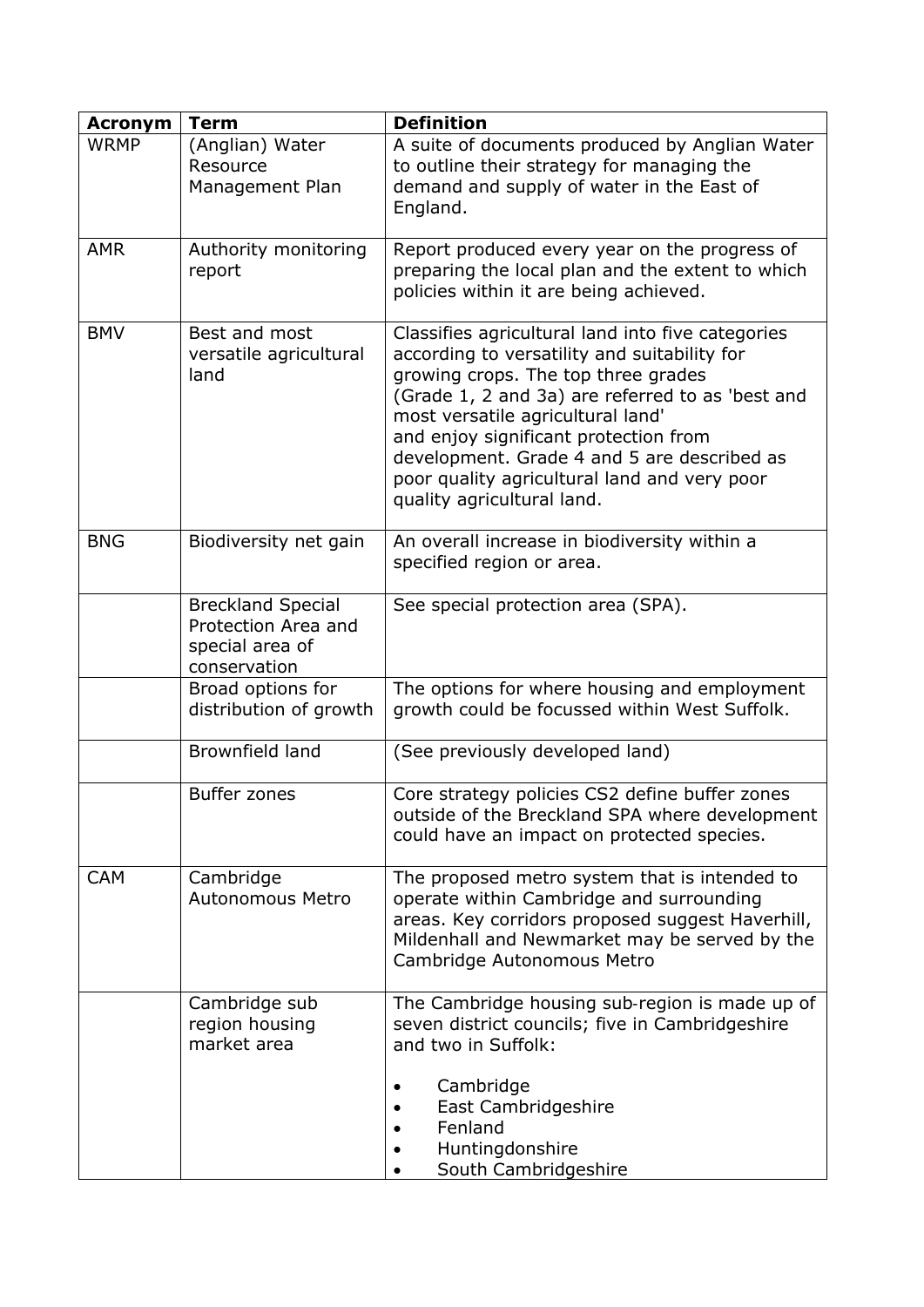| <b>Acronym</b> | <b>Term</b>                        | <b>Definition</b>                                                                                                                                                                                                                                                                                                     |
|----------------|------------------------------------|-----------------------------------------------------------------------------------------------------------------------------------------------------------------------------------------------------------------------------------------------------------------------------------------------------------------------|
|                |                                    | The former Forest Heath (now West Suffolk<br>Council)<br>The former St Edmundsbury (now West<br>Suffolk Council).                                                                                                                                                                                                     |
|                | Community facilities               | A building used by a community for activities<br>such as social gatherings or educational facilities.                                                                                                                                                                                                                 |
|                | Conservation area                  | Areas of special architectural or historic interest<br>that we want to preserve the character,<br>appearance and/or setting.                                                                                                                                                                                          |
|                | Core strategy                      | Outlines the key principles regarding the<br>development and use of land within a local<br>planning authority's area.                                                                                                                                                                                                 |
|                | Countryside                        | An area that has been identified as outside of a<br>settlement boundary.                                                                                                                                                                                                                                              |
| <b>CWS</b>     | County wildlife site               | This designation is non-statutory but is<br>recognition of a site's high value for wildlife, with<br>many sites being of county and often regional or<br>national importance. They often support<br>characteristic or threatened species and habitats<br>included in local and national biodiversity action<br>plans. |
|                | Deferred site                      | A site that has been considered either<br>unsuitable, unavailable or unachievable for<br>development through the strategic housing and<br>economic land availability assessment.                                                                                                                                      |
|                | Development<br>boundary            | (See settlement boundary)                                                                                                                                                                                                                                                                                             |
|                | Development<br>management          | The term applied to the consideration and<br>determination of planning applications by a local<br>planning authority (LPA).                                                                                                                                                                                           |
|                | Development plan                   | The statutory development plan comprises the<br>development plan documents contained in an<br>authority's adopted local plans and<br>neighbourhood plans and is defined by section<br>38 of the Planning and Compulsory Purchase Act<br>2004.                                                                         |
|                | Discounted market<br>sales housing | As defined by the NPPF 2019.<br>"is that sold at a discount of at least 20 per cent<br>below local market value. Eligibility is<br>determined with regard to local incomes and                                                                                                                                        |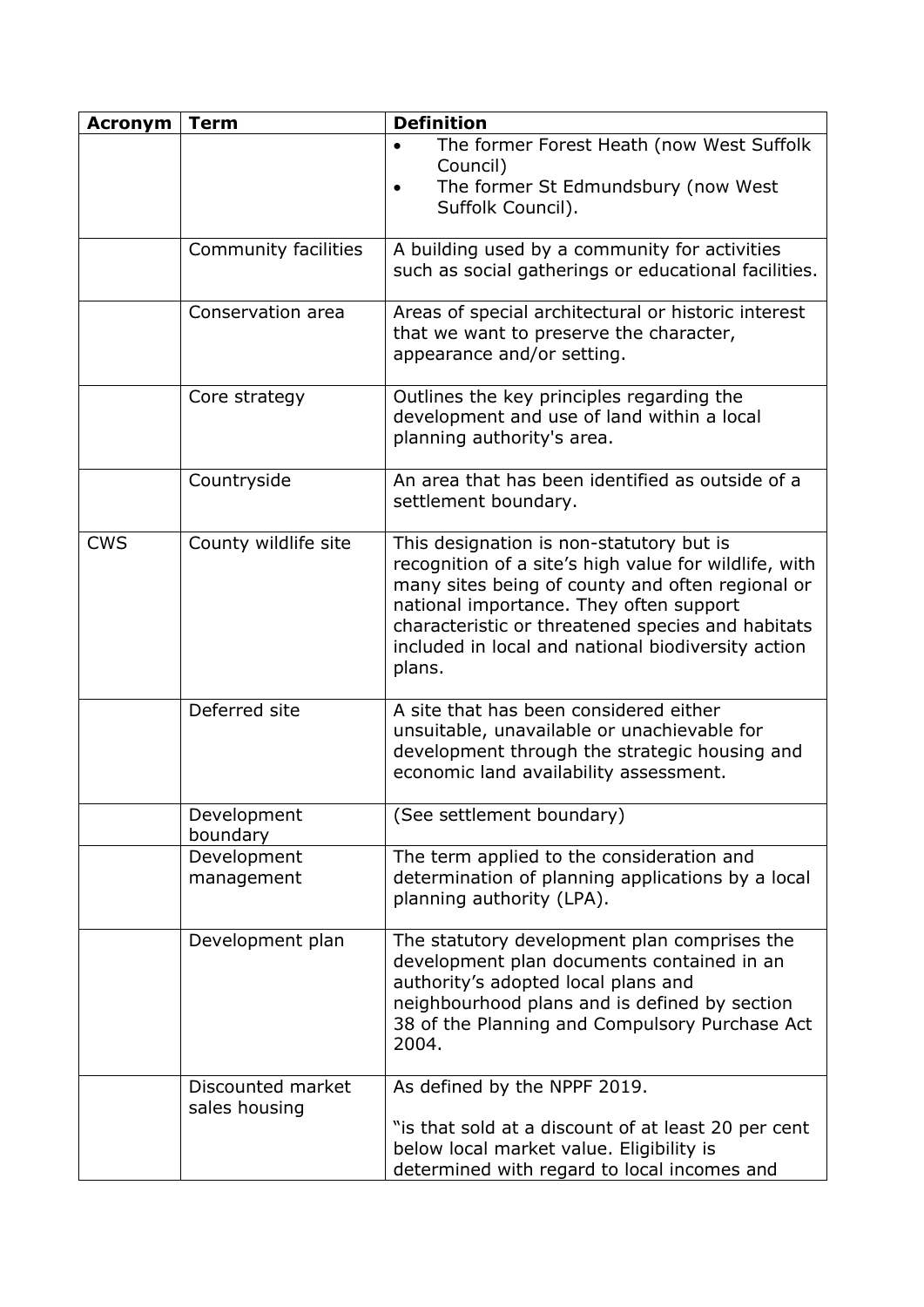| <b>Acronym</b> | <b>Term</b>                               | <b>Definition</b>                                                                                                                                                                                                                                                                                                                                                          |
|----------------|-------------------------------------------|----------------------------------------------------------------------------------------------------------------------------------------------------------------------------------------------------------------------------------------------------------------------------------------------------------------------------------------------------------------------------|
|                |                                           | local house prices. Provisions should be in place<br>to ensure housing remains at a discount for<br>future."                                                                                                                                                                                                                                                               |
|                | Distribution of growth                    | The strategy for focusing housing and<br>employment development across West Suffolk.                                                                                                                                                                                                                                                                                       |
|                | Duty to cooperate                         | The legal requirement to collaborate with<br>neighbouring local authorities and other bodies<br>as set out in section 33A of the Planning and<br>Compulsory Purchase Act 2004.                                                                                                                                                                                             |
| <b>ELR</b>     | Employment land<br>review                 | Assessment of the supply of and demand for<br>employment land and floorspace.                                                                                                                                                                                                                                                                                              |
|                | Entry level exception<br>sites            | As defined by the NPPF 2019.<br>"A site that provides entry-level homes suitable                                                                                                                                                                                                                                                                                           |
|                |                                           | for first time buyers (or equivalent, for those<br>looking to rent), in line with paragraph 71 of this<br>Framework."                                                                                                                                                                                                                                                      |
|                | Environmental<br>constraints study        | A study to establish the environmental<br>constraints that are likely to impact on future<br>growth of West Suffolk.                                                                                                                                                                                                                                                       |
|                | Find my nearest                           | West Suffolk Council's public mapping system<br>(https://maps.westsuffolk.gov.uk/)                                                                                                                                                                                                                                                                                         |
| <b>FRA</b>     | Flood risk<br>assessment                  | An assessment of the risk of flooding,<br>particularly in relation to residential, commercial<br>and industrial land uses. The Environment<br>Agency requires a flood risk assessment (FRA) to<br>be submitted alongside planning applications in<br>areas that are known to be at risk of flooding<br>(within flood zones 2 or 3) and/or are greater<br>than one hectare. |
|                | Flood zones                               | Flood zones refer to the probability of a river or<br>the sea flooding, ignoring the presence of<br>defences. The zones are shown on the<br>Environment Agency's Flood Map available to<br>view via their webpages.                                                                                                                                                        |
|                | <b>Forest Heath Core</b><br>Strategy 2010 | An outline of the key principles regarding the<br>development and use of land within the area<br>formerly known as Forest Heath adopted in May<br>2010 (with a Single Issue Review of Core<br>Strategy Policy CS7 adopted in September<br>2019).                                                                                                                           |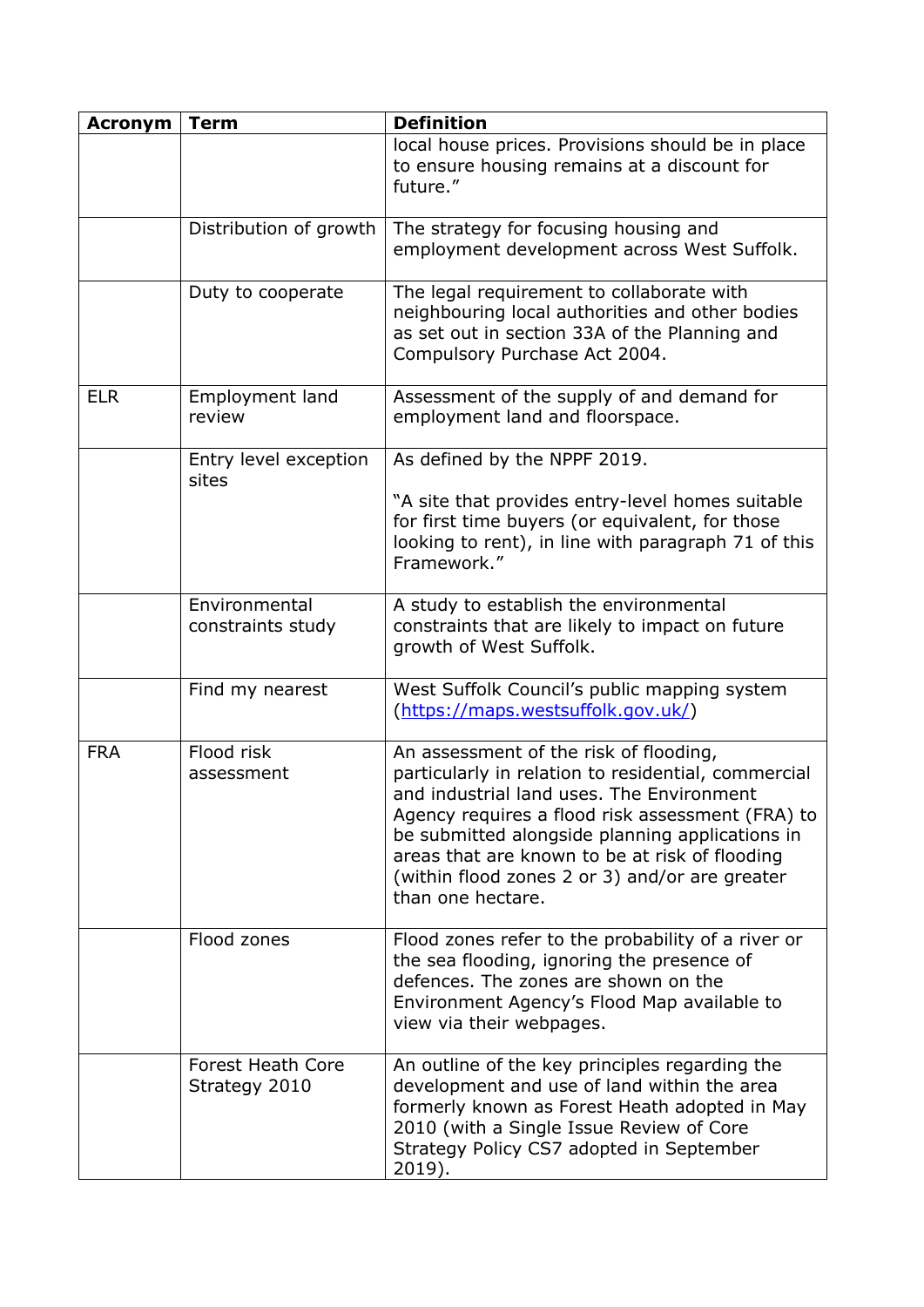| <b>Acronym</b> | <b>Term</b>                                                      | <b>Definition</b>                                                                                                                                                                                                                                                                                                                                                           |
|----------------|------------------------------------------------------------------|-----------------------------------------------------------------------------------------------------------------------------------------------------------------------------------------------------------------------------------------------------------------------------------------------------------------------------------------------------------------------------|
|                | Former Forest Heath                                              | The area of land previously under the authority                                                                                                                                                                                                                                                                                                                             |
|                | area                                                             | of Forest Heath District Council.                                                                                                                                                                                                                                                                                                                                           |
|                | Former St                                                        | The area of land previously under the authority                                                                                                                                                                                                                                                                                                                             |
|                | Edmundsbury area                                                 | of St Edmundsbury Borough Council.                                                                                                                                                                                                                                                                                                                                          |
| GI             | Green infrastructure                                             | As defined by the NPPF 2019.                                                                                                                                                                                                                                                                                                                                                |
|                |                                                                  | "A network of multi-functional green space,<br>urban and rural, which is capable of delivering a<br>wide range of environmental and quality of life<br>benefits for local communities."                                                                                                                                                                                     |
|                | Greenfield land                                                  | Land (or a defined site) which has never been<br>built on before or where the remains of any<br>structure or activity have blended into the<br>landscape over time (opposite of brownfield).                                                                                                                                                                                |
|                | Gypsies and<br><b>Travellers and</b><br>Travelling<br>Showpeople | Persons of nomadic habit of life whatever their<br>race or origin, including such persons who on<br>grounds only of their own or their family's or<br>dependants' educational or health needs or old<br>age have ceased to travel temporarily, but<br>excluding members of an organised group of<br>travelling show people or circus people travelling<br>together as such. |
|                |                                                                  | In determining whether persons are 'Gypsies and<br>Travellers' for the purposes of this planning<br>policy, consideration should be given to the<br>following issues amongst other relevant matters:                                                                                                                                                                        |
|                |                                                                  | Whether they previously led a nomadic<br>a)<br>habit of life.                                                                                                                                                                                                                                                                                                               |
|                |                                                                  | b)<br>The reasons for ceasing their nomadic habit<br>of life.<br>Whether there is an intention of living a<br>C)<br>nomadic habit of life in the future, and if so,<br>how soon and in what circumstances.                                                                                                                                                                  |
|                |                                                                  | For the purposes of this planning policy,<br>'Travelling Showpeople' means:                                                                                                                                                                                                                                                                                                 |
|                |                                                                  | Members of a group organised for the purposes<br>of holding fairs, circuses or shows (whether or<br>not travelling together as such). This includes<br>such persons who on the grounds of their own or<br>their family's or dependants' more localised<br>pattern of trading, educational or health needs<br>or old age have ceased to travel temporarily, but              |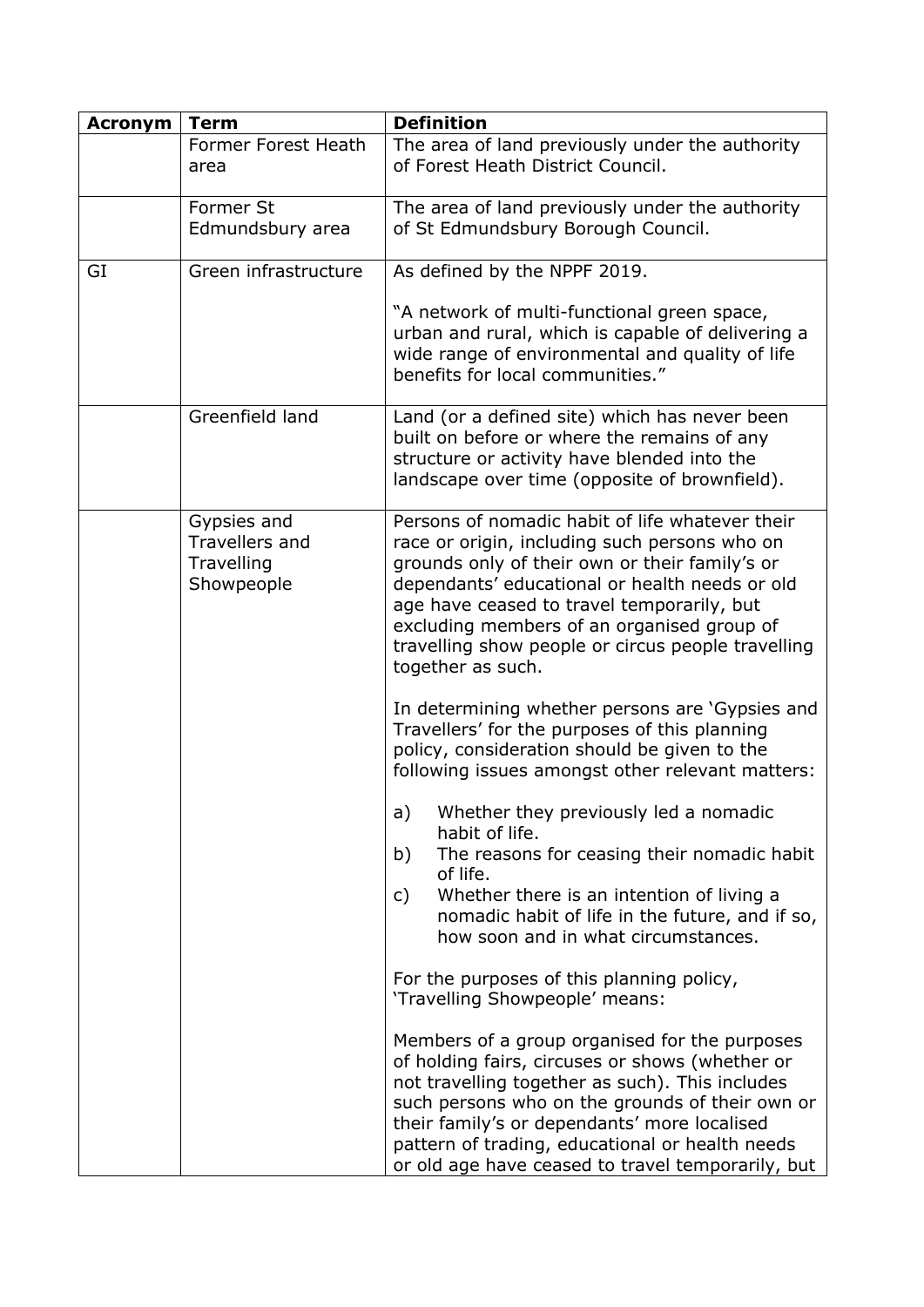| <b>Acronym</b> | <b>Term</b>                        | <b>Definition</b>                                                                                                                                                                                                                                                                                    |
|----------------|------------------------------------|------------------------------------------------------------------------------------------------------------------------------------------------------------------------------------------------------------------------------------------------------------------------------------------------------|
|                |                                    | excludes Gypsies and Travellers as defined<br>above. (Planning Policy for Traveller sites, CLG,<br>August 2015.)                                                                                                                                                                                     |
|                | Habitats directive                 | A European Union directive adopted in 1992 as<br>an EU response to the Berne Convention. It is<br>one of the EU's two directives in relation to<br>wildlife and nature conservation, the other being<br>the Birds Directive.                                                                         |
| <b>HRA</b>     | Habitats regulations<br>assessment | An assessment undertaken to consider and<br>appraise the likely impact of a plan or project<br>upon internationally designated sites of nature<br>conservation importance.                                                                                                                           |
| <b>HER</b>     | Historic environment               | As defined by the NPPF 2019.                                                                                                                                                                                                                                                                         |
|                | record                             | "Information services that seek to provide access"<br>to comprehensive and dynamic resources<br>relating to the historic environment of a defined<br>geographic area for public benefit and use."                                                                                                    |
| <b>HRI</b>     | Horseracing industry               | A term applied to the unique assembly of horse<br>racing related interests concentrated in and<br>around Newmarket.                                                                                                                                                                                  |
|                | Horse walks                        | The infrastructure that allows the movement of<br>horses through Newmarket                                                                                                                                                                                                                           |
|                | Housing need<br>assessment         | An assessment that quantifies the future housing<br>needs of the district, in terms of the size, type<br>and affordability of dwellings.                                                                                                                                                             |
|                | Housing or dwelling<br>stock       | The total number of houses or flats in an area.                                                                                                                                                                                                                                                      |
|                | Housing requirement                | The number of houses that need to be provided<br>over the plan period                                                                                                                                                                                                                                |
|                | Housing settlement<br>boundary     | Represents the development limits of residential<br>areas within which development proposals would<br>be acceptable subject to complying with other<br>policies contained in the development plan. They<br>seek to prevent development from gradually<br>extending into the surrounding countryside. |
|                | Included site                      | A site that has been considered either suitable,<br>available and achievable for development<br>through the strategic housing and economic land<br>availability assessment.                                                                                                                          |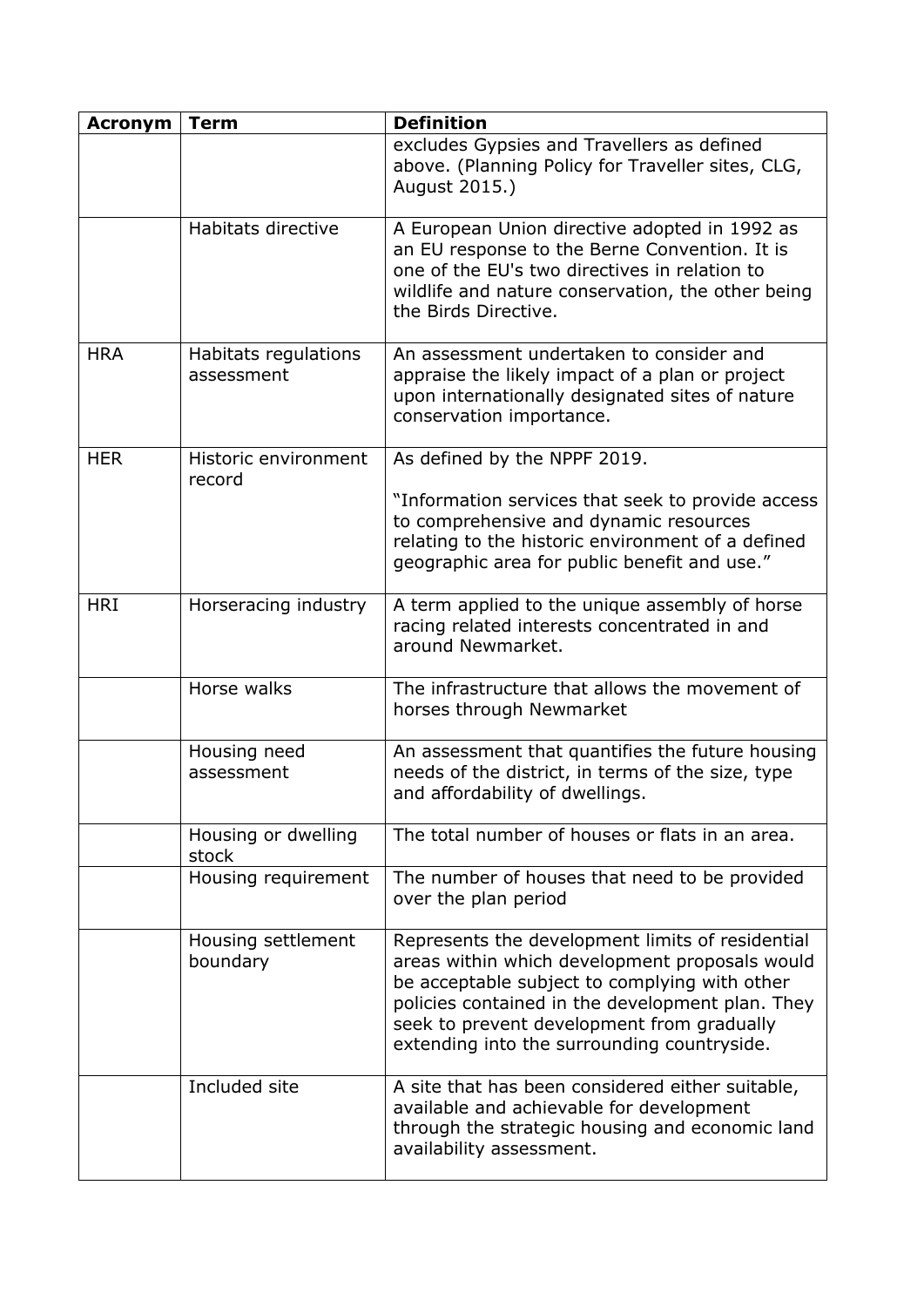| <b>Acronym</b> | <b>Term</b>                                                                 | <b>Definition</b>                                                                                                                                                                                                                                             |
|----------------|-----------------------------------------------------------------------------|---------------------------------------------------------------------------------------------------------------------------------------------------------------------------------------------------------------------------------------------------------------|
|                | Indicative capacity                                                         | An estimate of the number of housing or<br>intensity of economic uses that can be developed<br>in an area.                                                                                                                                                    |
| <b>IDP</b>     | Infrastructure<br>delivery plan                                             | A document setting out the infrastructure issues<br>and requirements for the area to facilitate<br>growth within a given plan period.                                                                                                                         |
|                | Issues and options                                                          | Documents produced during the early stages in<br>the preparation of development plan documents<br>and issued for consultation (in accordance with<br>Regulation 18 of the Town and Country Planning<br>Regulations).                                          |
| <b>JDMPD</b>   | Joint Development<br><b>Management Policies</b><br>(local plan)<br>Document | The document containing policies that that are<br>used in day-to-day development management<br>decision making in the former Forest Heath and<br>St Edmundsbury areas.                                                                                        |
|                | Key service centres                                                         | Settlements that have a wide range of services<br>that support the day to day needs of its<br>residents.                                                                                                                                                      |
| <b>LCA</b>     | Landscape character<br>area                                                 | An area containing a set of landscape features<br>that create a unique landscape.                                                                                                                                                                             |
|                | Listed building                                                             | This is a building that has been placed on the<br>statutory list of buildings of special architectural<br>or historic interest.                                                                                                                               |
| <b>LDS</b>     | Local development<br>scheme                                                 | This sets out a programme for the preparation of<br>local plan documents. It is a project<br>management tool that identifies which<br>documents are to be prepared, the various<br>stages required in their production together with<br>a detailed timetable. |
| <b>LHN</b>     | Local housing need                                                          | As defined by the NPPG 2019.                                                                                                                                                                                                                                  |
|                |                                                                             | "An unconstrained assessment of the number of<br>homes needed in an area."                                                                                                                                                                                    |
| LP             | Local plan                                                                  | A plan prepared by a local planning authority to<br>guide the future development of the local area.                                                                                                                                                           |
|                | Local service centres                                                       | A settlement with a smaller range of facilities<br>when compared with a key service centre but<br>contain a school and a convenience shop as a<br>minimum.                                                                                                    |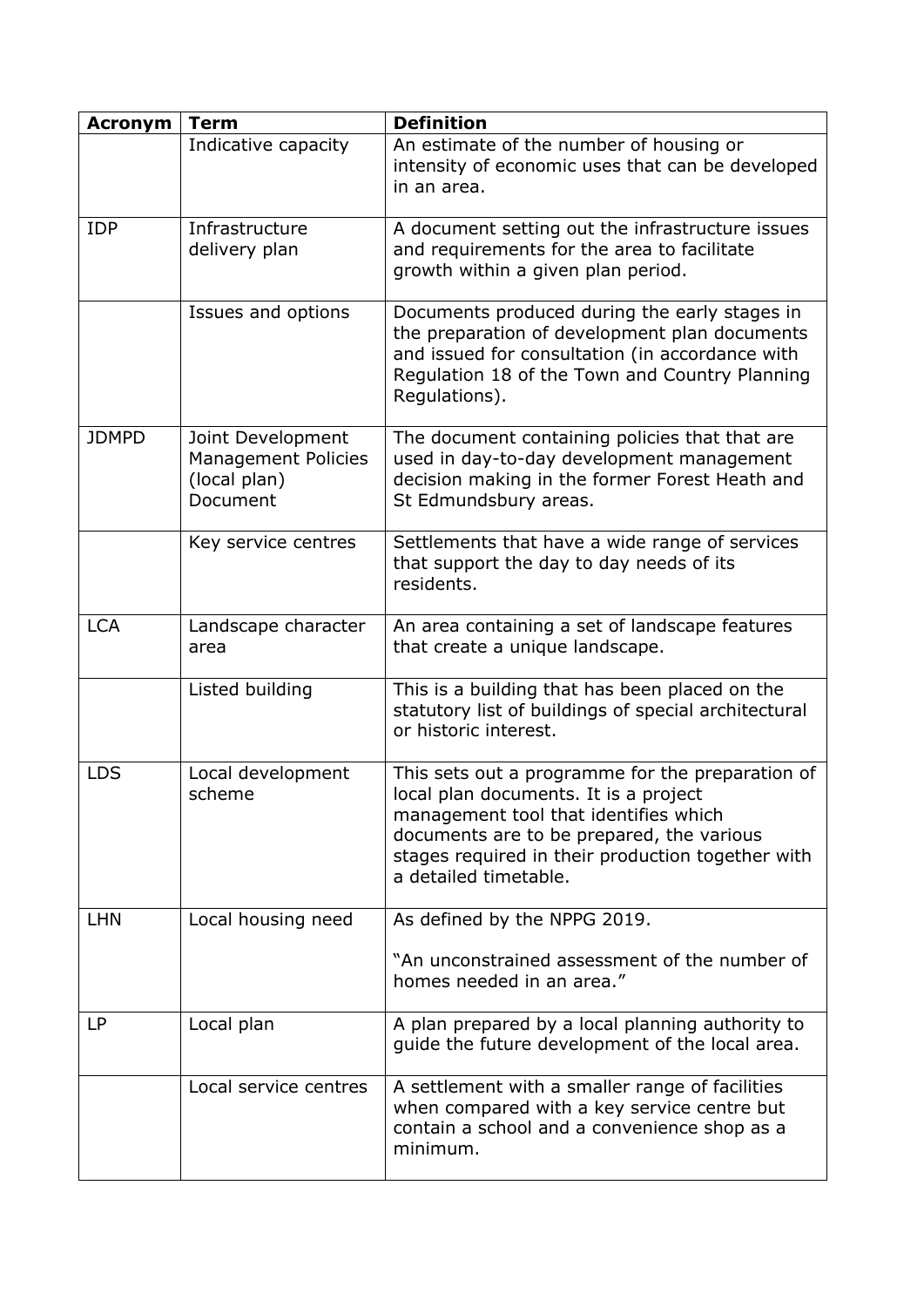| <b>Acronym</b> | <b>Term</b>                            | <b>Definition</b>                                                                                                                                                                                                                                                                                                                                                                |
|----------------|----------------------------------------|----------------------------------------------------------------------------------------------------------------------------------------------------------------------------------------------------------------------------------------------------------------------------------------------------------------------------------------------------------------------------------|
| <b>LWS</b>     | Local wildlife site                    | These are areas which are important for the<br>conservation of wildlife. They may support<br>threatened habitats, such as chalk grassland or<br>ancient woodland, or may be important for the<br>wild plants or animals which are present.                                                                                                                                       |
|                | Major development                      | As defined by the NPPF 2019.                                                                                                                                                                                                                                                                                                                                                     |
|                |                                        | "For housing, development where 10 or more<br>homes will be provided, or the site has an area<br>of 0.5 hectares or more. For non-residential<br>development it means additional floorspace of<br>1,000 m2 or more, or a site of 1 hectare or<br>more, or as otherwise provided in the Town and<br>Country Planning (Development Management<br>Procedure) (England) Order 2015." |
| <b>MOD</b>     | Ministry of Defence                    | A part of the Government responsible for<br>matters of defence.                                                                                                                                                                                                                                                                                                                  |
| <b>NPPF</b>    | National planning<br>policy framework  | Designed to consolidate all policy statements,<br>circulars and quidance documents into a single,<br>simpler National Planning Policy Framework. The<br>framework is intended to be user-friendly and<br>accessible with clear policies for making robust<br>local and neighbourhood plans and development<br>management decisions.                                              |
| <b>NPPG</b>    | National planning<br>practice guidance | Online suite of national planning guidance<br>intended to elucidate on sections of the national<br>planning policy as contained in the National<br>Planning Policy Framework (NPPF).                                                                                                                                                                                             |
|                | Natura 2000 sites                      | A European Union designation for protecting<br>significant natural environments.                                                                                                                                                                                                                                                                                                 |
|                | Neighbourhood plans                    | A plan prepared by a parish council or<br>neighbourhood forum for a particular<br>neighbourhood area made under the Planning<br>and Compulsory Purchase Act 2004.                                                                                                                                                                                                                |
|                | Neighbouring<br>authorities            | The local authorities who are adjacent to West<br>Suffolk Council. Namely:                                                                                                                                                                                                                                                                                                       |
|                |                                        | <b>Babergh District Council</b><br><b>Braintree District Council</b><br><b>Breckland Council</b><br>The Borough Council of King's Lynn and<br><b>West Norfolk</b><br>Mid Suffolk District Council                                                                                                                                                                                |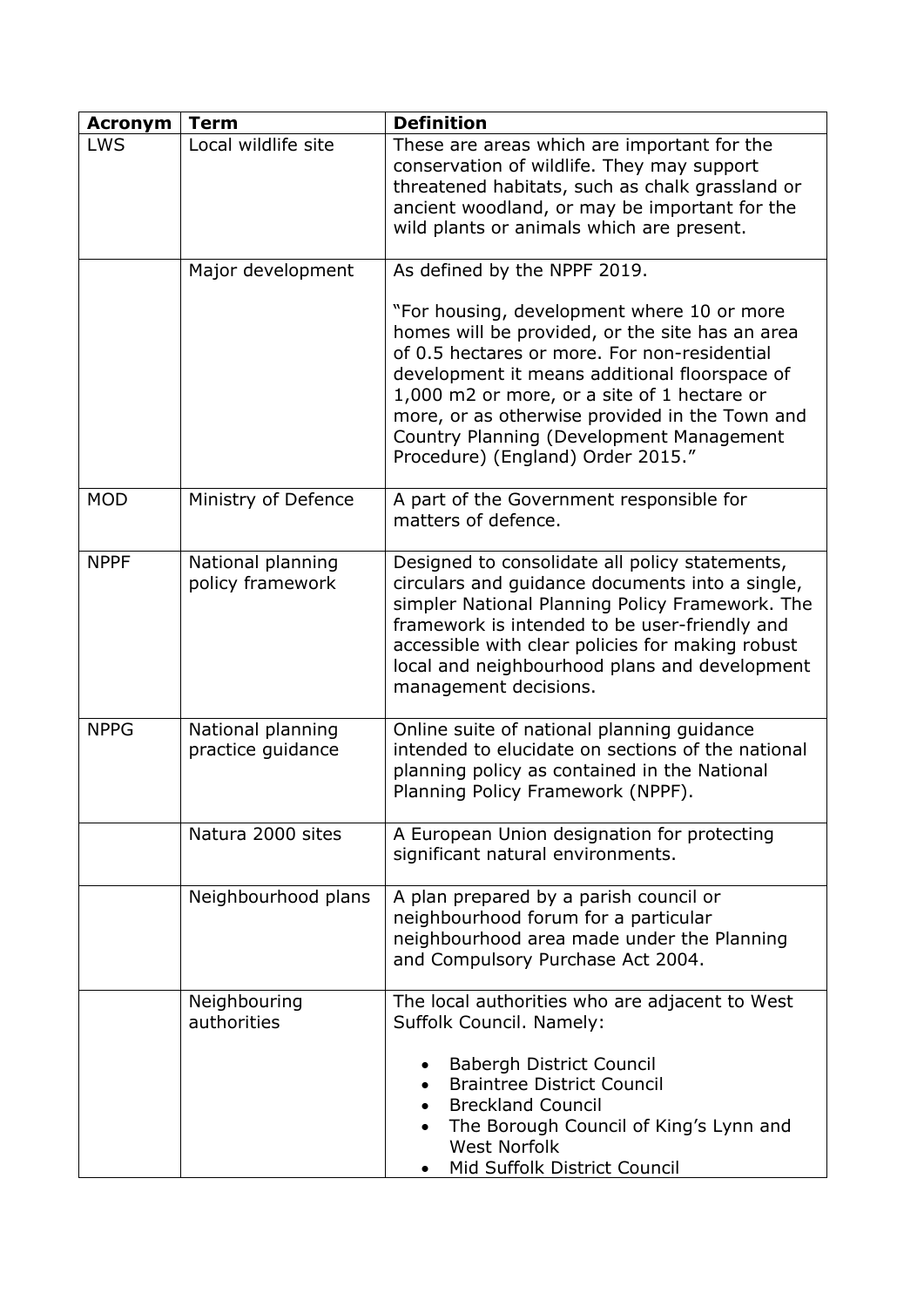| <b>Acronym</b> | <b>Term</b>                                     | <b>Definition</b>                                                                                                                                                                                                                                                                                                                                                                                                                                                                                                                                                                                                                      |
|----------------|-------------------------------------------------|----------------------------------------------------------------------------------------------------------------------------------------------------------------------------------------------------------------------------------------------------------------------------------------------------------------------------------------------------------------------------------------------------------------------------------------------------------------------------------------------------------------------------------------------------------------------------------------------------------------------------------------|
|                |                                                 | South Cambridgeshire District Council.                                                                                                                                                                                                                                                                                                                                                                                                                                                                                                                                                                                                 |
|                | Net biodiversity gain                           | An overall increase of biodiversity within an<br>area.                                                                                                                                                                                                                                                                                                                                                                                                                                                                                                                                                                                 |
|                | New settlement(s)                               | A large-scale development that would result in<br>the creation of a settlement                                                                                                                                                                                                                                                                                                                                                                                                                                                                                                                                                         |
|                | Non-designated<br>heritage assets               | A heritage asset that does not meet the<br>definition of a designated heritage asset.                                                                                                                                                                                                                                                                                                                                                                                                                                                                                                                                                  |
|                | Other affordable<br>routes to home<br>ownership | As defined by the NPPF 2019.<br>"is housing provided for sale that provides a<br>route to ownership for those who could not                                                                                                                                                                                                                                                                                                                                                                                                                                                                                                            |
|                |                                                 | achieve home ownership through the market. It<br>includes shared ownership, relevant equity<br>loans, other low cost homes for sale (at a price<br>equivalent to at least 20 per cent below local<br>market value) and rent to buy (which includes a<br>period of intermediate rent). Where public grant<br>funding is provided, there should be provisions<br>for the homes to remain at an affordable price<br>for future eligible households, or for any receipts<br>to be recycled for alternative affordable housing<br>provision, or refunded to Government or the<br>relevant authority specified in the funding<br>agreement." |
| <b>PPTS</b>    | Planning Policy for<br><b>Traveller Sites</b>   | Government planning policy 'Planning Policy for<br>Traveller Sites, August 2015'                                                                                                                                                                                                                                                                                                                                                                                                                                                                                                                                                       |
|                | Preferred options                               | Documents produced as part of the preparation<br>of development plan documents and issued for<br>formal public participation (in accordance with<br>Regulation 18 of the Town and Country Planning<br>Regulations). The document shows the preferred<br>'direction', but not the final version, of a<br>development plan document.                                                                                                                                                                                                                                                                                                     |
|                | Previously developed<br>land                    | Land which is or was occupied by a permanent<br>structure, including the curtilage of the<br>developed land (although it should not be<br>assumed that the whole of the curtilage should<br>be developed) and any associated fixed surface<br>infrastructure. This excludes: land that is or has<br>been occupied by agricultural or forestry<br>buildings; land that has been developed for<br>minerals extraction or waste disposal by landfill<br>purposes where provision for restoration has                                                                                                                                      |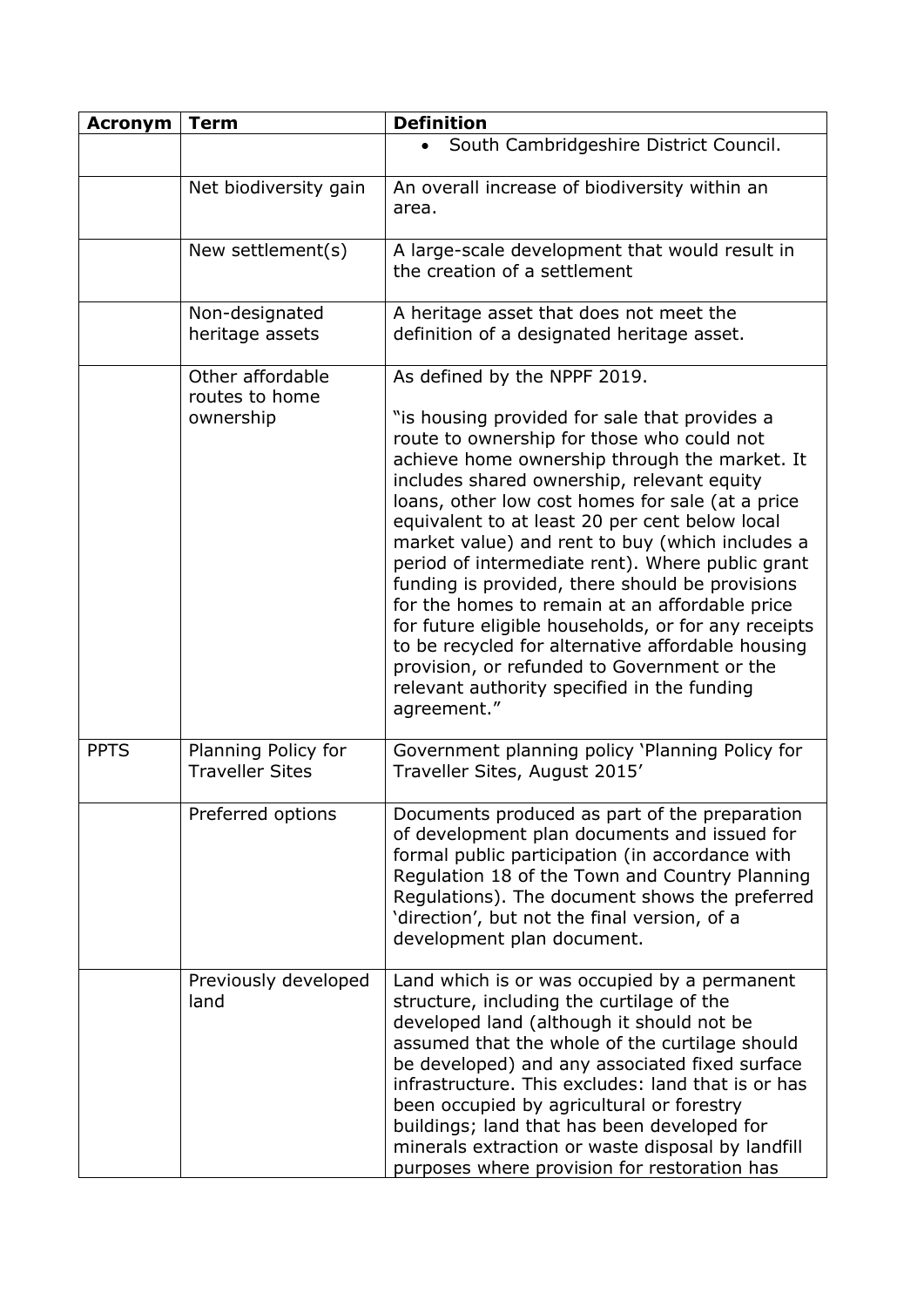| <b>Acronym</b> | <b>Term</b>                                 | <b>Definition</b>                                                                                                                                                                                                                                                                                                                                       |
|----------------|---------------------------------------------|---------------------------------------------------------------------------------------------------------------------------------------------------------------------------------------------------------------------------------------------------------------------------------------------------------------------------------------------------------|
|                |                                             | been made through development control<br>procedures; land in built-up areas such as<br>private residential gardens, parks, recreation<br>grounds and allotments; and land that was<br>previously-developed but where the remains of<br>the permanent structure or fixed surface<br>structure have blended into the landscape in the<br>process of time. |
|                | Rural areas or<br>designated rural<br>areas | Designated areas where provision of affordable<br>housing can be sought for residential<br>development of five units or fewer.                                                                                                                                                                                                                          |
|                | SA scoping report                           | A report that outlines the scope and level of<br>detail to be included in the sustainability<br>appraisal.                                                                                                                                                                                                                                              |
| <b>SAM</b>     | Scheduled ancient<br>monument               | A scheduled monument is a 'nationally<br>important' archaeological site or historic building<br>given protection against unauthorised change.                                                                                                                                                                                                           |
|                | Settlement boundary                         | A settlement boundary represents the<br>development limits of the built-up areas within<br>which development proposals would be<br>acceptable subject to complying with other<br>policies contained in the development plan. They<br>seek to prevent development from gradually<br>extending into the surrounding countryside.                          |
|                | Settlement hierarchy                        | A method of arranging settlements into a<br>hierarchy based on set criteria and services and<br>facilities.                                                                                                                                                                                                                                             |
|                | Site allocation                             | A site that is allocated within a local plan for<br>development.                                                                                                                                                                                                                                                                                        |
| <b>SALP</b>    | Site allocations local<br>plan              | Allocates sites for homes, jobs and community<br>facilities.                                                                                                                                                                                                                                                                                            |
| <b>SSSI</b>    | Site of special<br>scientific interest      | Sites designated by Natural England under the<br>Wildlife and Countryside Act 1981. This is a<br>conservation designation denoting a protected<br>area in the United Kingdom.                                                                                                                                                                           |
| <b>SAC</b>     | Special areas of<br>conservation            | Areas given special protection under the<br>European Union's Habitats Directive, which is<br>transposed into UK law by the Habitats and<br>Conservation of Species Regulations 2010.                                                                                                                                                                    |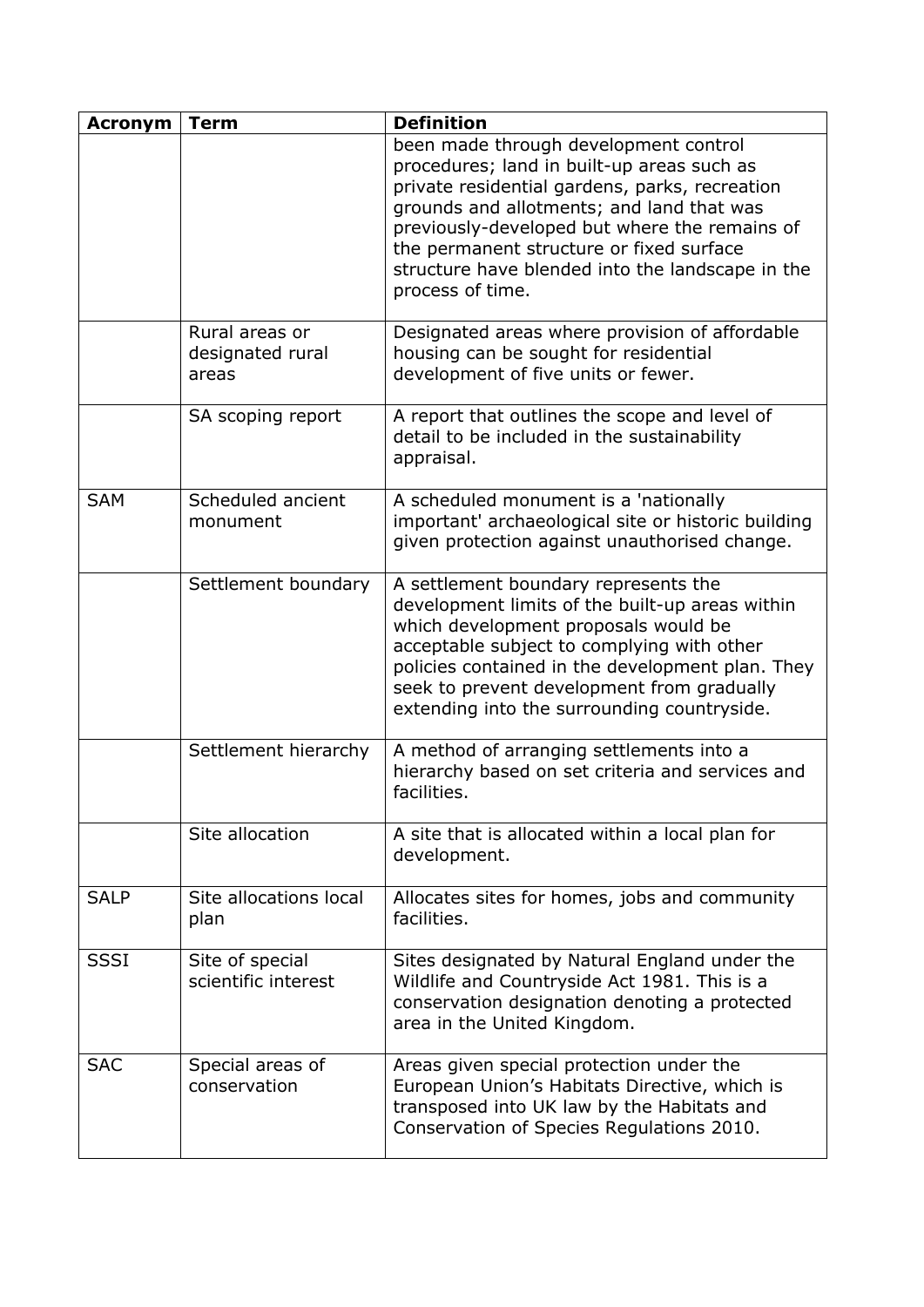| <b>Acronym</b> | <b>Term</b>                                               | <b>Definition</b>                                                                                                                                                                                                                                                                                                                                                                                                                                                                                                                                        |
|----------------|-----------------------------------------------------------|----------------------------------------------------------------------------------------------------------------------------------------------------------------------------------------------------------------------------------------------------------------------------------------------------------------------------------------------------------------------------------------------------------------------------------------------------------------------------------------------------------------------------------------------------------|
|                | Special landscape<br>areas                                | A non-statutory designation which can be used<br>to recognises an area as having a sensitive<br>landscape.                                                                                                                                                                                                                                                                                                                                                                                                                                               |
| <b>SPA</b>     | Special protection<br>area                                | Areas which have been identified as being of<br>international importance for the breeding,<br>feeding, wintering or the migration of rare and<br>vulnerable species of birds found within<br>European Union countries. They are European<br>designated sites, classified under the Birds<br>Directive.                                                                                                                                                                                                                                                   |
|                |                                                           | Special protection area (SPA) components -<br>These are the sites of special scientific interest<br>(SSSI) which make up and underpin the special<br>protection area designation.                                                                                                                                                                                                                                                                                                                                                                        |
| <b>SEBC</b>    | St Edmundsbury<br><b>Borough Council</b>                  | The previous local authority for the former St<br>Edmundsbury Borough Council area which as has<br>been superseded by West Suffolk Council.                                                                                                                                                                                                                                                                                                                                                                                                              |
|                | St Edmundsbury<br>Core Strategy 2010                      | An outline of the key principles regarding the<br>development and use of land within the area<br>formerly known as St Edmundsbury adopted in<br>November 2010.                                                                                                                                                                                                                                                                                                                                                                                           |
|                | <b>Starter homes</b>                                      | As defined by the NPPF 2019.                                                                                                                                                                                                                                                                                                                                                                                                                                                                                                                             |
|                |                                                           | "is as specified in Sections 2 and 3 of the<br>Housing and Planning Act 2016 and any<br>secondary legislation made under these sections.<br>The definition of a starter home should reflect<br>the meaning set out in statute and any such<br>secondary legislation at the time of plan-<br>preparation or decision-making. Where<br>secondary legislation has the effect of limiting a<br>household's eligibility to purchase a starter home<br>to those with a particular maximum level of<br>household income, those restrictions should be<br>used." |
| <b>SCI</b>     | Statement of<br>community<br>involvement                  | A statement which sets out how the community<br>will be consulted and engaged with throughout<br>the plan making and decision-making processes.                                                                                                                                                                                                                                                                                                                                                                                                          |
| <b>SEA</b>     | Strategic<br>Environmental<br><b>Assessment Directive</b> | The European Strategic Environment Assessment<br>Directive (2001/42/EC) (set out in the<br>Environmental Assessment of Plans and<br>Programmes Regulations 2004) requires an<br>assessment of certain plans and programmes                                                                                                                                                                                                                                                                                                                               |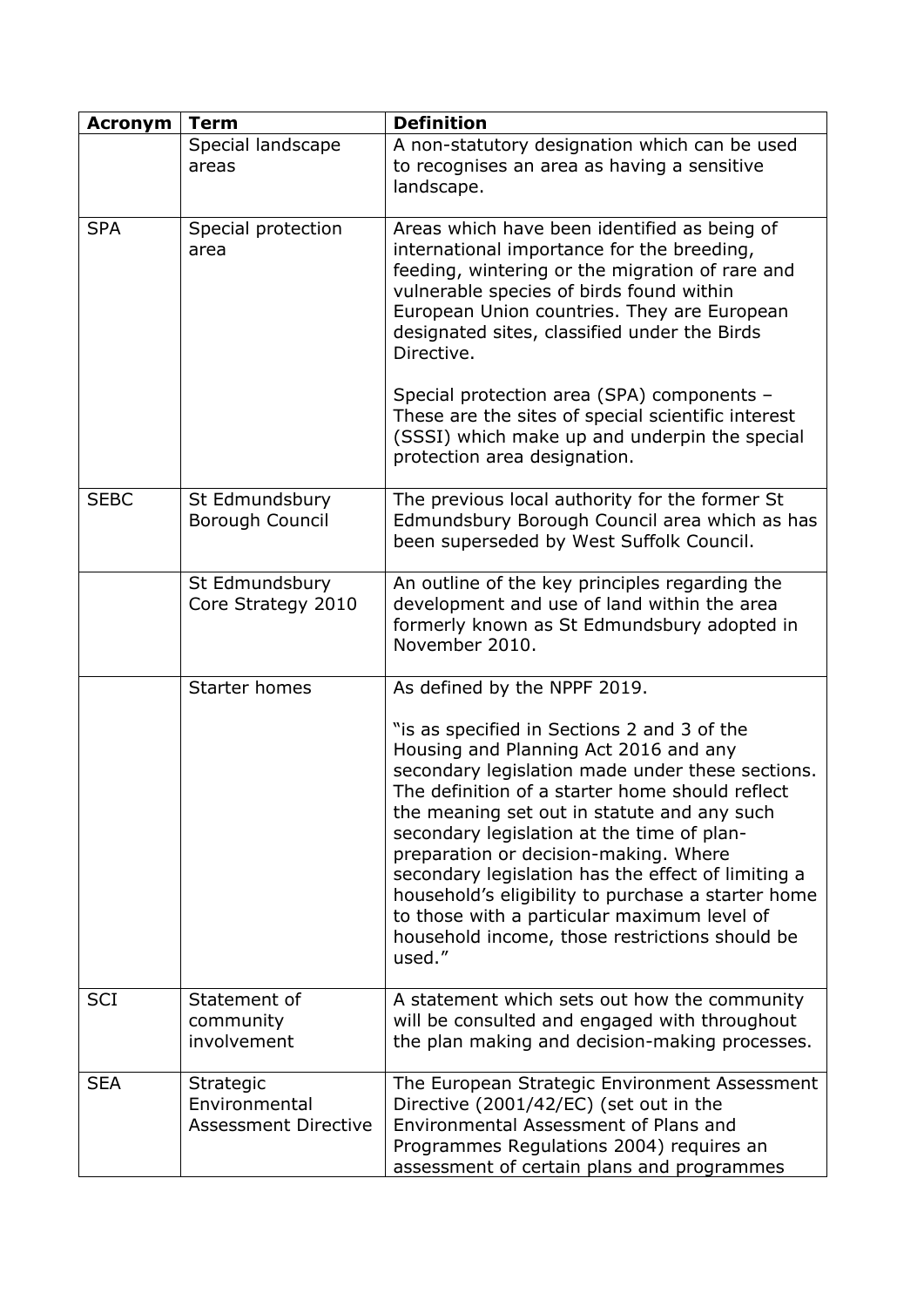| <b>Acronym</b> | <b>Term</b>                                                          | <b>Definition</b>                                                                                                                                                                                                                                                                                                                                                                                          |
|----------------|----------------------------------------------------------------------|------------------------------------------------------------------------------------------------------------------------------------------------------------------------------------------------------------------------------------------------------------------------------------------------------------------------------------------------------------------------------------------------------------|
|                |                                                                      | including those related to planning and land-<br>use.                                                                                                                                                                                                                                                                                                                                                      |
| <b>SFRA</b>    | Strategic flood risk<br>assessment                                   | Combined strategic flood risk assessment and<br>water cycle study, assessing the impact of new<br>development on flood risk, water supply and<br>discharges within the district.                                                                                                                                                                                                                           |
|                | Strategic framework<br>priorities                                    | An outline of what West Suffolk Council will focus<br>on developing between 2020 and 2024. The<br>strategic priorities are:                                                                                                                                                                                                                                                                                |
|                |                                                                      | Growth in West Suffolk's economy for the<br>$\bullet$<br>benefit of all our residents and UK plc.<br>Resilient families and communities that<br>are healthy and active.<br>Increased and improved provision of<br>$\bullet$<br>appropriate housing in West Suffolk in<br>both our towns and rural areas.                                                                                                   |
| <b>SHELAA</b>  | Strategic housing and<br>economic land<br>availability<br>assessment | One of the principal documents used in the<br>preparation of the local plan. This document is<br>produced periodically to help demonstrate that<br>the area has sufficient sites to meet demand and<br>it is a key evidence base for the local plan<br>insofar as it considers the 'status' of all known<br>sites within the area i.e. their availability,<br>suitability, viability and deliverability.   |
| <b>SHMA</b>    | Strategic housing<br>market assessment                               | A document which provides an objective<br>assessment of the need for all homes, as well as<br>for affordable homes, to inform local plan<br>reviews.                                                                                                                                                                                                                                                       |
| <b>SRN</b>     | Strategic road<br>network                                            | The structure of motorways and major trunk or<br>A roads in England that are managed by<br>Highways England.                                                                                                                                                                                                                                                                                               |
| <b>SPD</b>     | Supplementary<br>planning document                                   | As defined by the NPPF 2019.<br>"Documents which add further detail to the<br>policies in the development plan. They can be<br>used to provide further guidance for<br>development on specific sites, or on particular<br>issues, such as design. Supplementary planning<br>documents are capable of being a material<br>consideration in planning decisions but are not<br>part of the development plan." |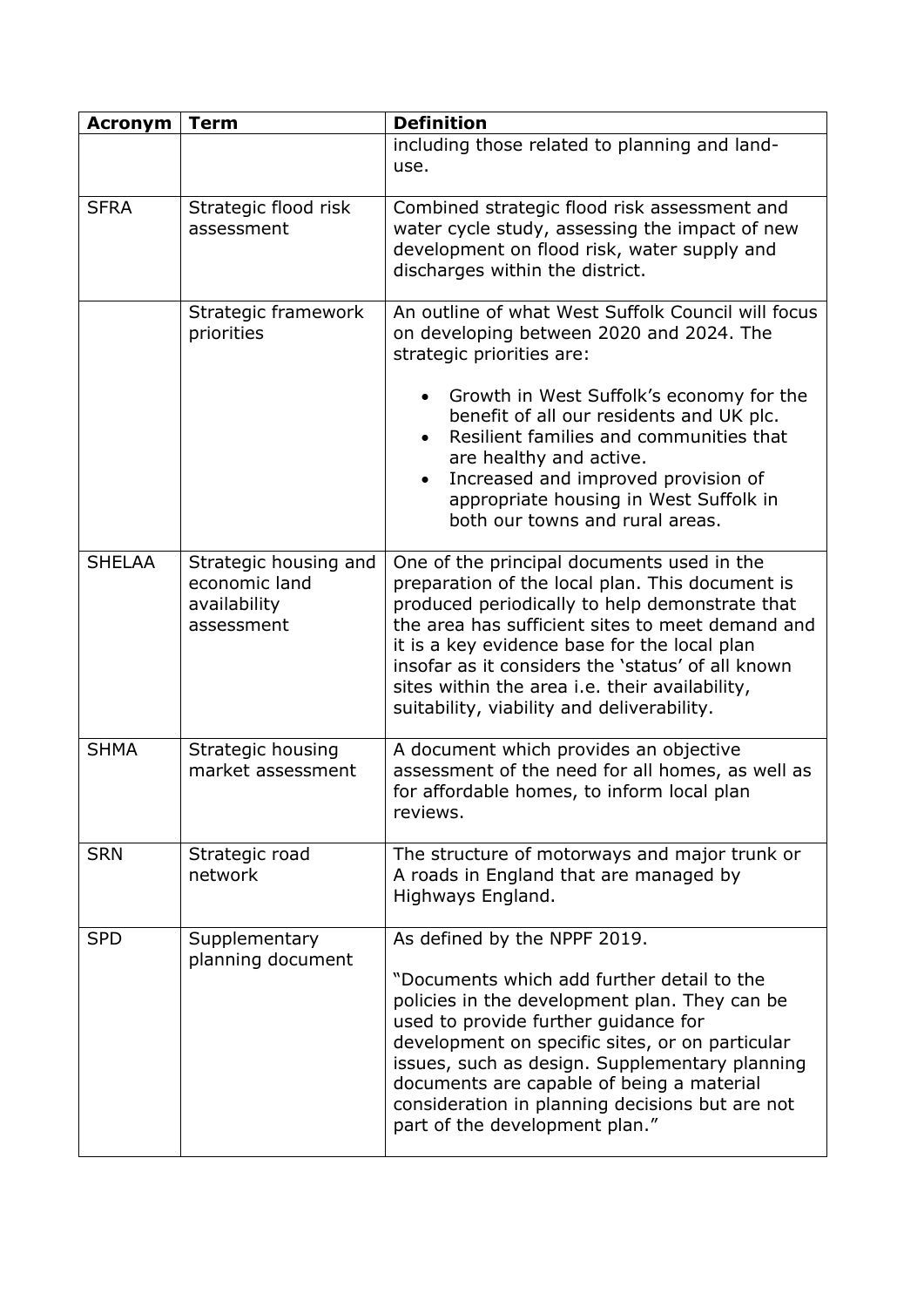| <b>Acronym</b> | <b>Term</b>                                  | <b>Definition</b>                                                                                                                                                                                                                                                                                                                                                                                                                                                                                                                                                                                                  |
|----------------|----------------------------------------------|--------------------------------------------------------------------------------------------------------------------------------------------------------------------------------------------------------------------------------------------------------------------------------------------------------------------------------------------------------------------------------------------------------------------------------------------------------------------------------------------------------------------------------------------------------------------------------------------------------------------|
| <b>SA</b>      | Sustainability<br>appraisal                  | A tool for appraising policies to ensure that they<br>reflect sustainable development objectives. An<br>appraisal is required by legislation for all local<br>plans and many SPDs.                                                                                                                                                                                                                                                                                                                                                                                                                                 |
|                | Sustainable<br>settlements Study             | A study undertaken by West Suffolk Council to<br>identify settlements in the district which would<br>be most appropriate to deliver sustainable<br>growth.                                                                                                                                                                                                                                                                                                                                                                                                                                                         |
|                | The standard<br>method(ology)                | A standardised system introduced by central<br>government for calculating the local housing<br>need                                                                                                                                                                                                                                                                                                                                                                                                                                                                                                                |
|                | Town centre                                  | As defined by the NPPF 2019.                                                                                                                                                                                                                                                                                                                                                                                                                                                                                                                                                                                       |
|                |                                              | "Area defined on the local authority's policies<br>map, including the primary shopping area and<br>areas predominantly occupied by main town<br>centre uses within or adjacent to the primary<br>shopping area. References to town centres or<br>centres apply to city centres, town centres,<br>district centres and local centres but exclude<br>small parades of shops of purely neighbourhood<br>significance. Unless they are identified as centres<br>in the development plan, existing out-of-centre<br>developments, comprising or including main<br>town centre uses, do not constitute town<br>centres." |
|                | <b>Towns</b>                                 | The highest level of settlement within settlement<br>hierarchy. Towns contain a higher order of<br>services and facilities which support the<br>surrounding rural areas.                                                                                                                                                                                                                                                                                                                                                                                                                                           |
|                | Type A village                               | Villages which have a more limited range of<br>services and facilities but can still meet some of<br>the day to day needs of their residents and/or lie<br>within two kilometres of a town with the<br>opportunity for sustainable access.                                                                                                                                                                                                                                                                                                                                                                         |
|                | Type B village                               | Settlements which have a very limited range or<br>no services and poor accessibility to public<br>transport.                                                                                                                                                                                                                                                                                                                                                                                                                                                                                                       |
| <b>USAFE</b>   | <b>United States Air</b><br>Forces in Europe | The United States Air Force operating within<br>Europe                                                                                                                                                                                                                                                                                                                                                                                                                                                                                                                                                             |